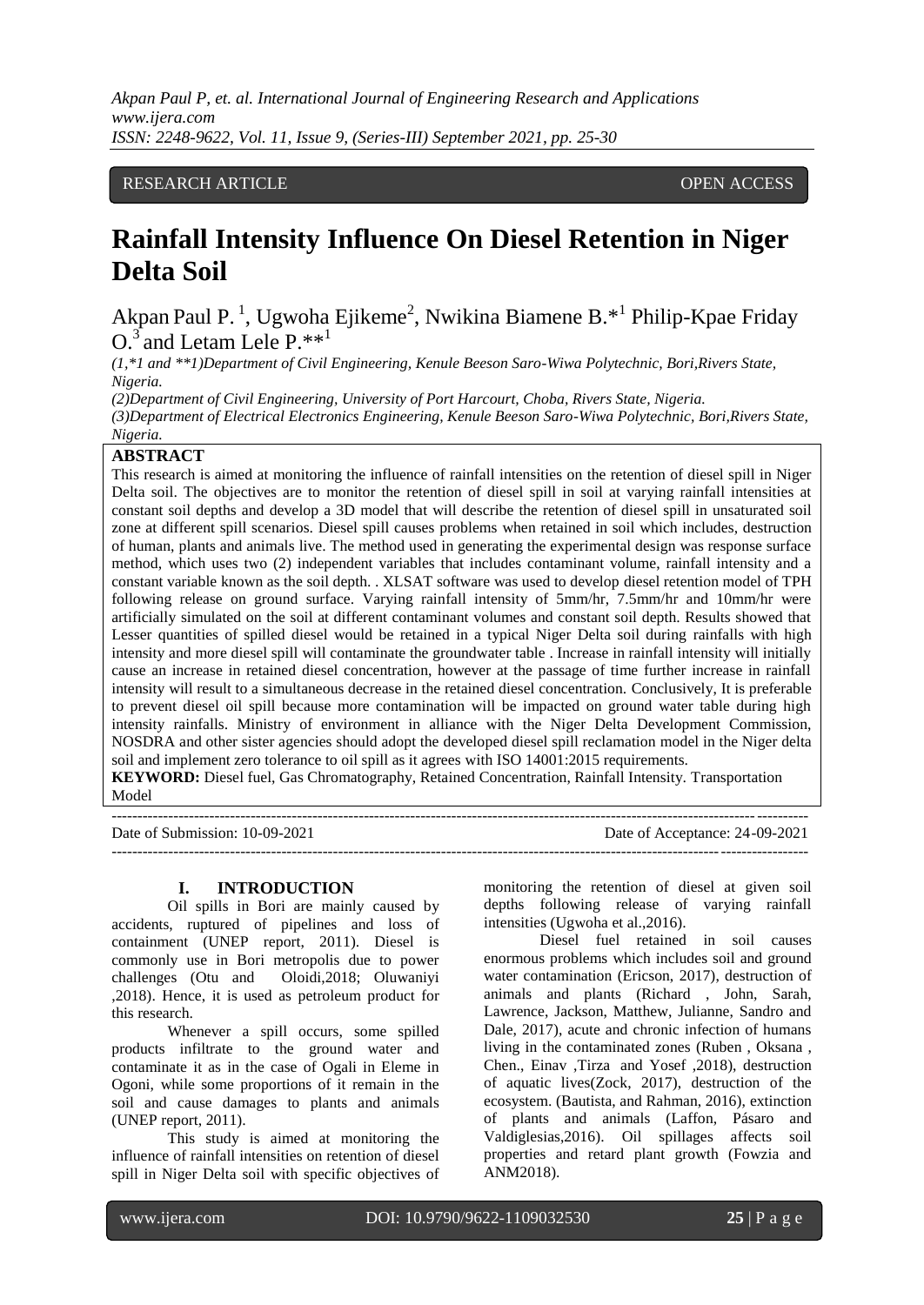The work of Obire and Nwaubeta (2018) described the effects of refined petroleum hydrocarbon on the physiochemical and bacteriological characteristics of soil. Brakorenko and Korotchenko, (2016), Richard , John, Sarah, Lawrence, Jackson, Matthew, Julianne, Sandro and Dale, (2017), Aniefiok, Thomas, Clement, Ekpedeme and Iniemem (2018), [Mohammadi,](https://ascelibrary.org/author/Mohammadi%2C+A) [Dehestani,](https://ascelibrary.org/author/Dehestani%2C+M) Aff, [Shooshpasha](https://ascelibrary.org/author/Shooshpasha%2C+I) and [Asadollahi,](https://ascelibrary.org/author/Asadollahi%2C+S) (2015) discussed on the impact of petroleum products on soil. Sharma. Muskan , Ojha . and Shukla , (2018) worked on the effect of contaminant transport in soils. Research in monitoring the influence of rainfall intensity on Niger Delta soil may be just a few. Hence, the research is geared towards closing this gap.

#### **II. MATERIALS AND METHODS**

The materials used for this research include, rain fall simulator, lysometer with a mesocosm., diesel, auger rig undisturbed soil collector, soil samples and RSM Excel Stat. Program.

## **2.1 EXPERIMENTAL SETUP**

A simple laboratory experiment was done to monitor the influence of rainfall intensity on retention of petroleum products in Niger Delta soil. The experiment used was designed and reported by Ugwoha et al. (2016) with little modifications. An auger rig undisturbed soil collector was used to collect the soil samples as shown in plate 1. Next the soil collector that served same purpose of a mesocosm was properly installed under a calibrated rain fall simulator as shown in Plate 1. The base of the mesocosm was properly guided to prevent erosion and filter washouts. The calibrated rainfall simulator was used to mimic rainfall at varying intensity of 5mm/h, 7.5mm/hr and 10mm/hr as shown in Plate 1. The washouts were properly collected and recorded after 1hr 45 minutes for a each experiment. The soils were emptied to a flat tray, mixed properly before measuring 500g and stored in a cold environment.

The diesel was carefully extracted from the well labeled soil samples using hexane as shown in Plate 1. The washouts and the soils were properly mixed with hexane in the ratio of 1:10 and 1: 50 respectively. The mixture was properly agitated in a sealed container and purred in a well clamped separating funnel as shown in Plate 1. Hexane was properly discarded from the mixture in the separation funnel due to its less density. The extracted diesel was futher injected into a gas chromatography to determine it total petroleum hydrocarbon.

#### **2.2 ANALYSIS OF SAMPLE**

Total petroleum hydrocarbons (TPH) was analyzed with GC-FID methods using a gas chromatography.

## **2.3 EXTRACTION OF HYDROCARBON IN SOIL**

The soil samples were firstly dried to remove moisture content, 5g of contaminated soil was weighed and mixed with 50ml of extraction solvent (Hexane) in a dried bottle, agitated for 30mins and separated using filter papers. The process of filtration was done quickly to avoid escape of the solution, the soil particles were thrown away while the remaining samples (solvent) were well arranged and labeled in a tube for identification as shown in Plate 1.

#### **2.4 GAS CHROMATOGRAPHY**

The collected sample extract was injected into the Gas Chromatography Flame Ionization Detector (GC-FID). 1ul of concentrated petroleum hydrocarbon sample extract was injected through a rubber septum into the column by means of hypodermic syringe. The various fractions of the aliphatic compounds  $(C_8-C_{40})$  were automatically detected as it emerges from the column. The results were expressed in mg/l.

## **2.5 RESPONSE SURFACE METHOD (EXPERIMENTAL DESIGN)**

XLSAT software using RSM method of a full factorial design with 3 levels was used to generate the experimental runs required to monitor the influence of varying rainfall intensity in Niger Delta soil. It was used to optimize the output variables which in this case are the leached concentrations. The input variables were soil height (1000mm), diesel contaminant (50ml, 225ml and 400ml) and rainfall intensity ranging from 5mm/hr to 10mm/hr; since the soil depth is constant it was thus neglected. Nine observations/experimental runs were generated as presented in Table 3.1.

#### **2.6 MODEL ASSUMPTIONS**

The following assumptions were considered in development of the model.

- i. It was a typical Niger Delta soil.
- ii. The rain fall intensity was simulated to vary between 5mm/hr, 7.5mm/hr and 10mm/hr.
- iii. The soil depth is 1000mm.
- iv. The contaminant volumes of diesel vary from 50ml, 225ml and 400ml.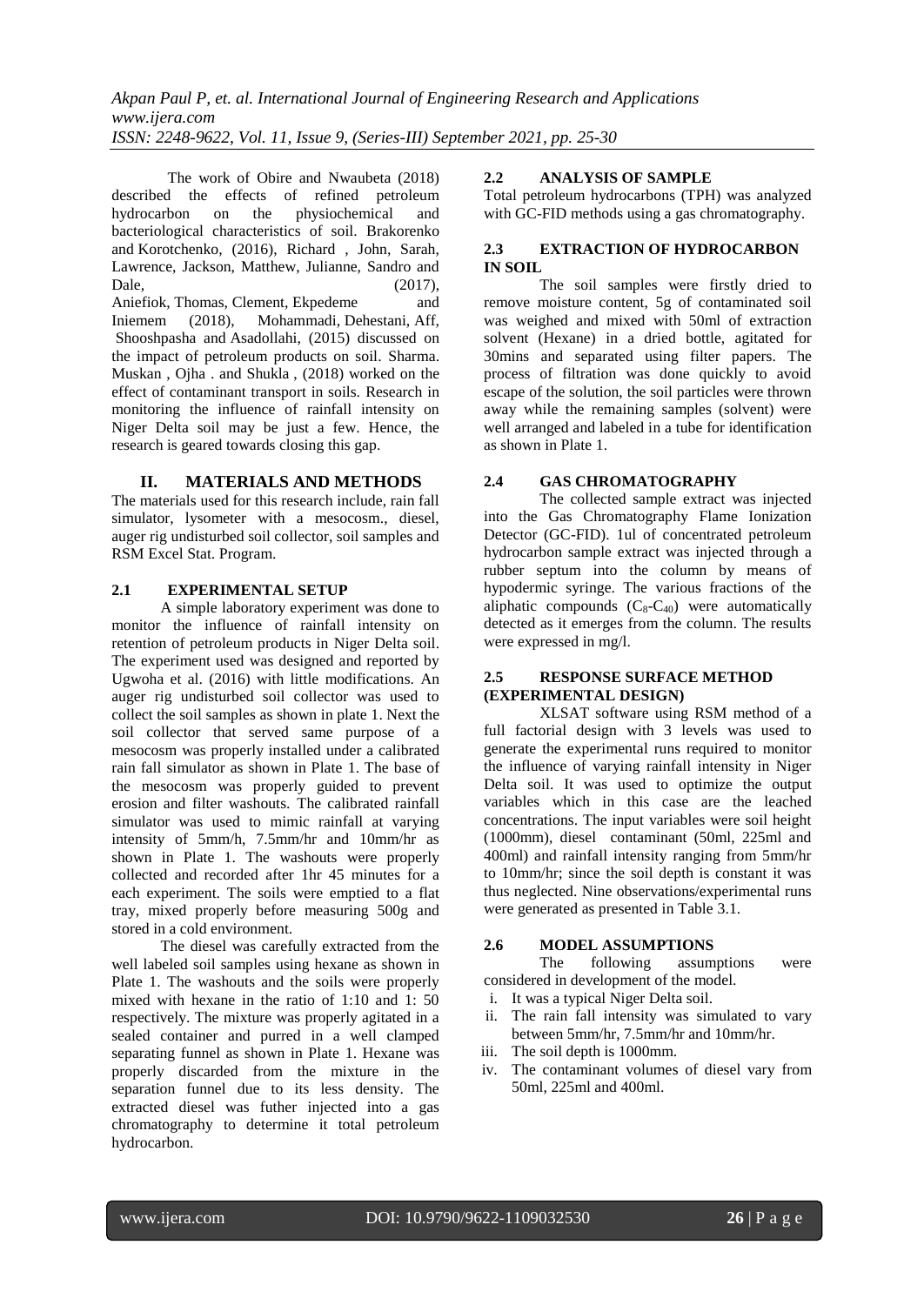#### **III. RESULTS AND DISCUSSIONS**

The results are presented and discussed below.

## **3.1 SOIL SAMPLE CONCENTRATION RETAINED CONCENTRATIONS OF TOTAL PETROLEUM HYDROCARBONS (TPHS)**

Generally, the concentrations of TPH retained in Niger Delta diesel spilled soil decreases with increased rainfall intensity as shown in table 1

| Observation | Sort order     | Run order      | Repetition | Contam.<br>Vol. | Rainfall<br>intensity | Retained |
|-------------|----------------|----------------|------------|-----------------|-----------------------|----------|
| Obs1        | 1              | 1              | 1          | 50              | 5                     | 21.13    |
| Obs2        | $\overline{2}$ | 2              |            | 225             | 5                     | 27.63    |
| Obs3        | 3              | 3              | 1          | 400             | 5                     | 30.56    |
| Obs4        | $\overline{4}$ | $\overline{4}$ | 1          | 50              | 7.5                   | 15.1     |
| Obs5        | 5              | 5              | 1          | 225             | 7.5                   | 21.98    |
| Obs6        | 6              | 6              | 1          | 400             | 7.5                   | 556.17   |
| Obs7        | 7              | 7              | 1          | 50              | 10                    | 24.9     |
| Obs8        | 8              | 8              | 1          | 225             | 10                    | 21.24    |
| Obs9        | 9              | 9              |            | 400             | 10                    | 27.89    |

#### **Discussion of the result in table 3.1**

i. Generally, the concentrations of TPH retained decreases with an increased rainfall intensity as shown in Table 3.1

ii. This implies that lesser diesel will be retained in the soil as rainfall intensity increases due to the soil k/d factor [\(Yang,](https://www.researchgate.net/scientific-contributions/2087860346_M_Yang) [Yang,](https://www.researchgate.net/profile/Yuesuo_Yang) [Du](https://www.researchgate.net/profile/Xinqiang_Du) and [Lei,](https://www.researchgate.net/scientific-contributions/2068225539_Y_Lei) 2018) and more spilled diesel will contaminate the groundwater table.

## **3.2 RETAINED CONCENTRATIONS OF DIESEL**



**Figure 3.1.Wash out / Standardized coefficients**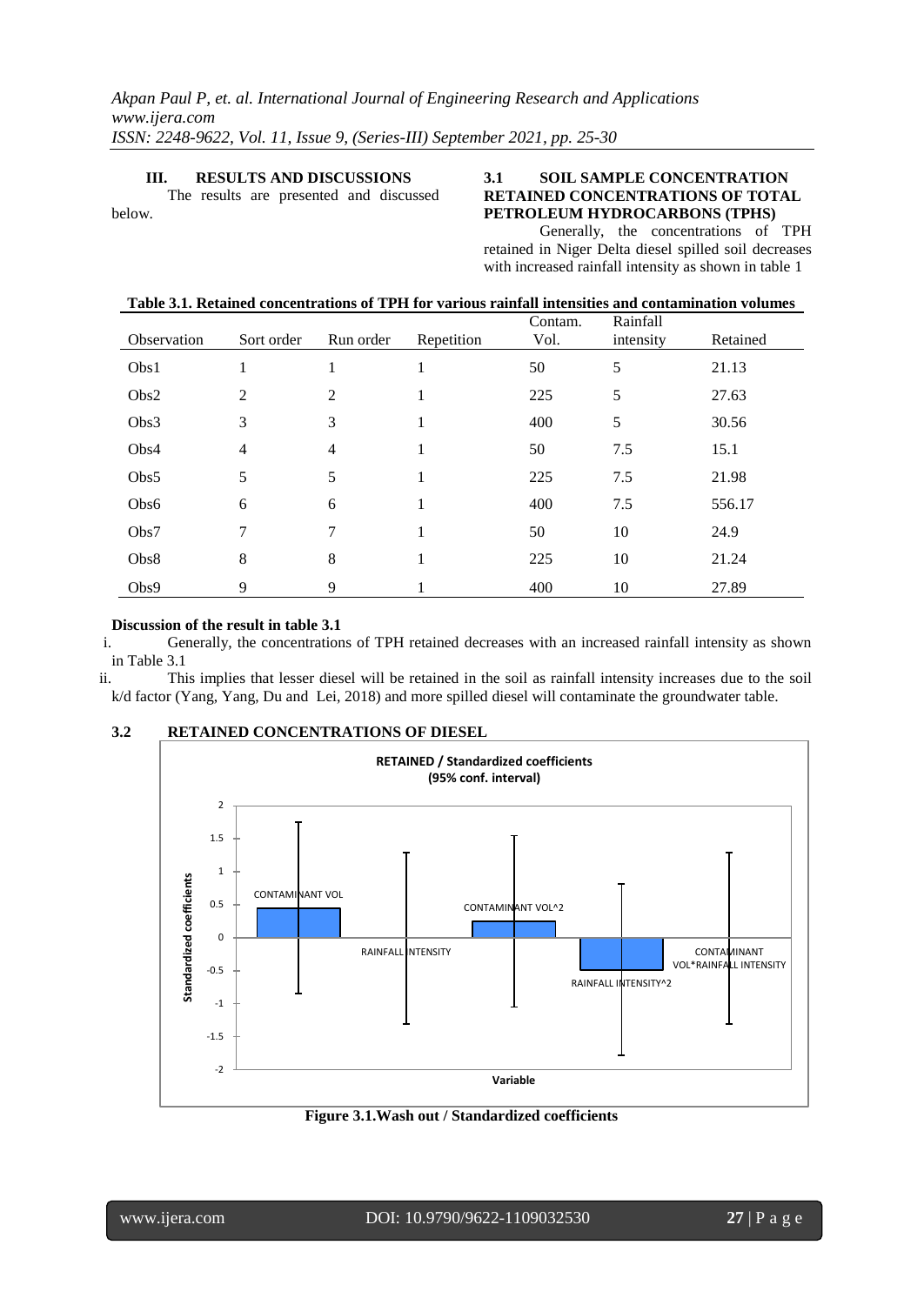#### **Discussion of the result in figure 3.1**

i. The standardization coefficient of the retention model showed that rainfall intensity is approximately zero, this implies that increased

rainfall intensity will result in decreased amount of retained concentration. Hence rainfall intensity can be used to reclaim contaminated soil.

**3.3 RELATIONSHIP BETWEEN RETAINED CONCENTRATIONS AND INDEPENDENT VARIABLES**



# **Discussion of the result in figure 3.2**<br>i. Figure 3.2 showed that increases

simultaneous decrease in the retained diesel concentration.

Figure 3.2 showed that increase in rainfall intensity will initially cause an increase in retained diesel concentration, however at the passage of time further increase in rainfall intensity will result to a

ii. This implies that the concentrations of TPH retained decreases with increased rainfall intensity (Jian, Omar, Saeed, and Sokrates, 2018).



## **Figure 3.3.Contour plot (3D view)**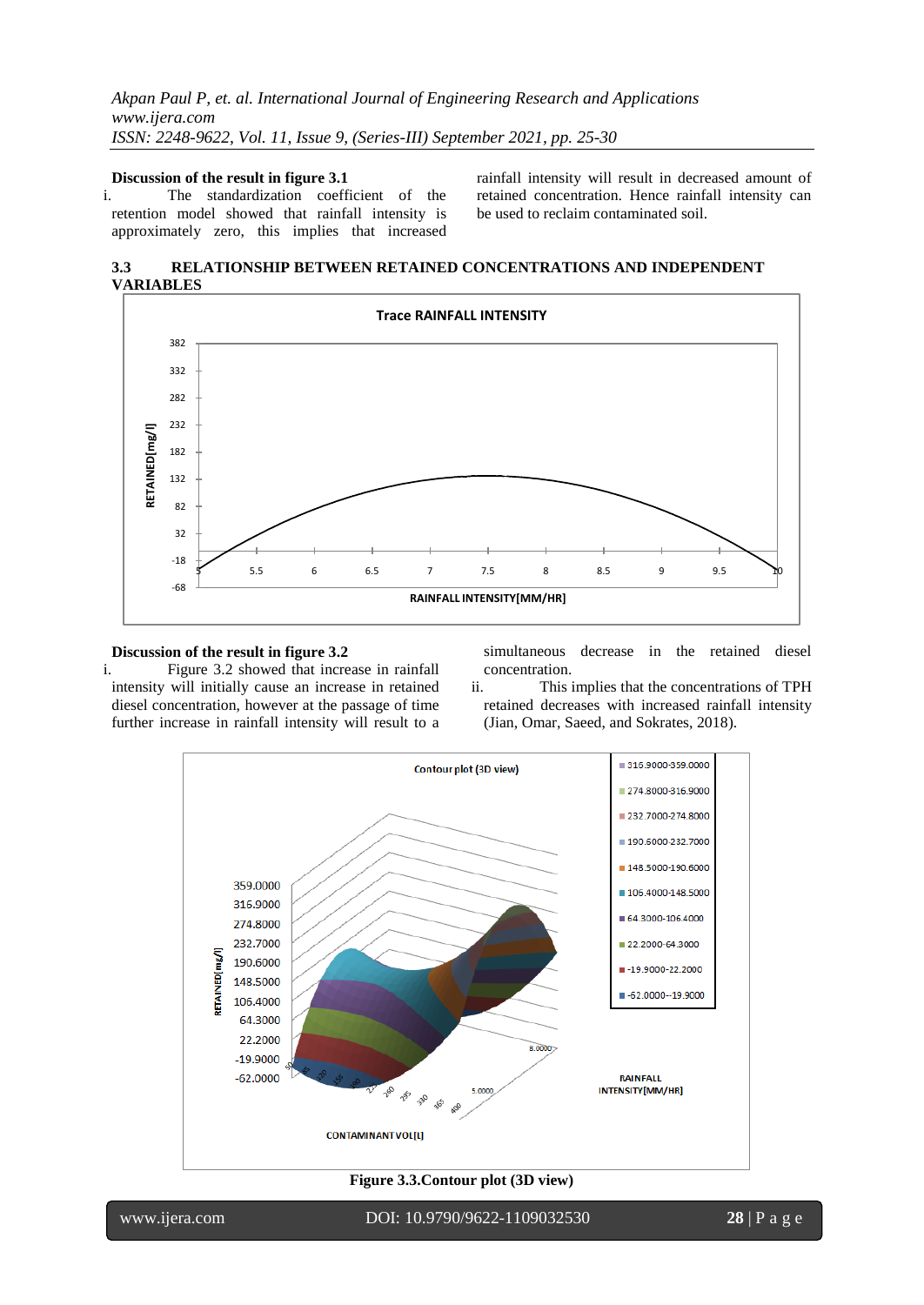#### **Discussion of the result in figure 3.3**

- i. Figure 3.3 showed the 3D view of the developed model.
- ii. The model showed that increased rainfall intensity results in decreased leached hydrocarbon contaminant in groundwater.

## **IV. CONCLUSION**

Conclusively, reduced quantities of spilled diesel would be retained in a typical Niger Delta soil during rainfalls with high intensity and more spilled diesel is expected to contaminate the groundwater table [\(Yang,](https://www.researchgate.net/scientific-contributions/2087860346_M_Yang) [Yang,](https://www.researchgate.net/profile/Yuesuo_Yang) [Dua](https://www.researchgate.net/profile/Xinqiang_Du)nd [Lei,](https://www.researchgate.net/scientific-contributions/2068225539_Y_Lei) 2018).

Also, increase in rainfall intensity will initially cause an increase in retained diesel concentration, however at the passage of time further increase in rainfall intensity will result to a simultaneous decrease in the retained diesel concentration which agrees with the work of Jian, Omar, Saeed, and Sokrates (2018).

Finally, it is preferable to prevent diesel oil spill because more contamination will be impacted on ground water table during high intensity rainfall.

#### **V. RECOMMENDATION**

It is recommended that Khana Local government in alliance with national oil spill detection regulation agency(NOSDRA) should implement the developed diesel retention concentration model as it will help to optimally reclaim oil spilled land.

## **VI CONTRIBUTION TO KNOWLEDGE**

This research suggests best containment technique for cleanup of diesel contaminated soil in Niger Delta. The results and developed models showed that contaminated soil can be technically washed to reclaim it.

This research work will aid oil and gas industries to comply with all environmental management system requirement as per clause 5, 6,7, 8,9 and 10 of ISO14001:2015.

## **REFERENCES**

- [1]. Aniefiok E. I. [,](http://pubs.sciepub.com/jephh/6/2/2/#Cor) Thomas A. H., Clement O. O., Ekpedeme R. A. & Iniemem J. I. (2018). Petroleum Hydrocarbons Contamination of Surface Water and Groundwater in The Niger Delta Region of Nigeria, *Journal of Environment Pollution and Human Health***.** 6(2): 51-61. DOI: 10.12691/jephh-6-2-2.
- [2]. Bautista, H. & Rahman, K. M. (2016).Effects of Crude Oil Pollution in the Tropical Rainforest Biodiversity of Ecuadorian Amazon Region*. Journal of*

*Biodiversity and Environmental Sciences.*8 (2): 249–254.

- [3]. Brakorenko N.N. & Korotchenko T.V. (2016). Impact of petroleum products on soil composition and physical-chemical properties, *[IOP Conference Series: Earth](http://iopscience.iop.org/journal/1755-1315)  [and Environmental Science](http://iopscience.iop.org/journal/1755-1315)*, [33](http://iopscience.iop.org/volume/1755-1315/33) (1).
- [4]. Chegenizadeh B. G. & Hamid N.,(2014). The Prediction of Contaminant Transport Through Soil: A Novel Two Dimensional Model Approach Amin. *J Civil Environ Eng* , 4(2). [http://dx.doi.org/10.4172/2165-](http://dx.doi.org/10.4172/2165-784X.1000138) [784X.1000138.](http://dx.doi.org/10.4172/2165-784X.1000138)
- [5]. *Ericson D.F.K.(2017).*Quality of Petroleum Products: A Case Study of Liberia (September 2015 to December 2015), *Journal of Natural Science Research*,7(24).
- [6]. Fowzia A. & ANM F.(2018). A Review on Environmental Contamination of Petroleum Hydrocarbons and its Biodegradation.*Int J Environ Sci Nat Res* 11(3): IJESNR.MS.ID.555811.
- [7]. Jian L. , Omar B. W., Saeed M. A.& Sokrates T. P. (2018).Wettability Alteration and Enhanced Oil Recovery Induced by Proximal Adsorption of Na<sup>+</sup>, Cl<sup>−</sup>, Ca<sup>2+</sup>, Mg<sup>2+</sup>, and SO2<sup>−</sup><sub>4</sub> Ions on Calcite, *Journal of physical review Applied,*  10**,** 034064.
- [8]. Laffon, B., Pásaro, E. & Valdiglesias, V. (2016). Effects of Exposure to Oil Spills on Human Health: Updated Review. *Journal of Toxicology and Environmental Health*, Part B.19.1-4.10.1080/10937404.2016.1168730.
- [9]. [Mohammadi](https://ascelibrary.org/author/Mohammadi%2C+A) A., [Dehestani](https://ascelibrary.org/author/Dehestani%2C+M) M., Aff. M. A., [Shooshpasha](https://ascelibrary.org/author/Shooshpasha%2C+I) I. & [Asadollahi](https://ascelibrary.org/author/Asadollahi%2C+S) A. (2015). Mechanical Properties of Sandy Soil Stabilized with Modified Sulfur. *Journal of materials in civil engineering, 27*(4).
- [10]. Obire, O. & Nwaubeta, O. (2018).Effects of Refined Petroleum Hydrocarbon on Soil Physicochemical and Bacteriological Characteristics. *Journal of Applied Sciences & Environmental Management,* 6(1), June, pp. 39-44.
- [11]. Oluwaniyi O. (2018). The role of multinational oil corporations (MNOCs) in Nigeria: more exploitation equals less development of oil-rich Niger Delta region, *Review of African Political Economy*, 45(158): 558-573, DOI: 10.1080/03056244.2018.1546687
- [12]. Otu E.E. & Oloidi W. (2018) Pollution Resulting from Oil Exploration and Plastic Disposal in Niger-Delta Nigeria Biodynamics And Artist's Recycling Methods as Control Measures, *Global*